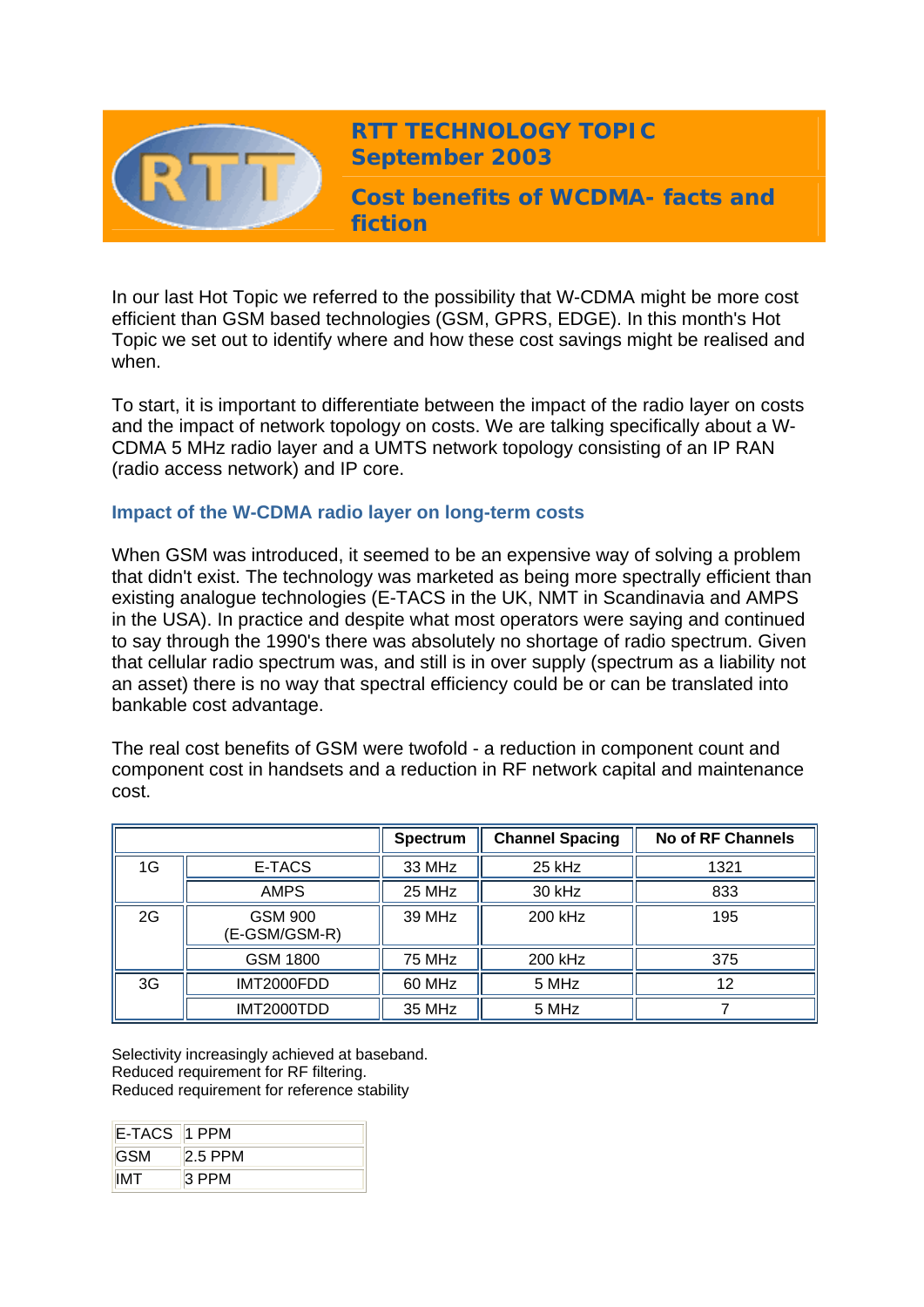#### **Table 1: Simplified RF Architecture**

Table 1 illustrates how and why this happened. Taking the UK as an example, the legacy E?TACS networks ended up with a shared 33 MHz of spectrum divided into 1321 x 25 kHz channels. 1321 RF channels were quite hard to manage both in the handset and the network. In the handset, it meant a relatively tight (1ppm) frequency reference, quite a lot of analogue filtering and a reasonably complex synthesiser design. In the network, 1321 RF channels implied quite complex RF planning and plumbing - a change in network topology involved considerable expense and effort retuning or replacing cavity resonators, combiners and all those frequency conscious bits needed to make RF work.

GSM represented a step change in reducing these costs, both in the handset and the RF part of the network. Even with E-GSM's 39 MHz band allocation, there were only 195 x 200 kHz channels to worry about. The frequency stability in the handset could be relaxed (to 2.5ppm) together with the associated tolerances for frequency conscious components. On the radio access side of the network, RF planning and plumbing became significantly simpler.

Savings in the core network were more elusive. Essentially GSM-MAP was and still is an ISDN network with added mobility functionality (the **M**obile **A**pplication **P**art) - HLRs VLRs etc. At least the network components and circuit switched topology fitted reasonably well with existing network investments.

Ten years later, the story for the radio layer repeats itself (Back to Figure 1!). GSM900 and GSM1800 now totalled 570 x 200 kHz channels. W-CDMA FDD (still sometimes described as IMT2000 FDD) has in comparison a total of 12 x 5 MHz channels or 19 if the additional time division duplexed (TDD) channels are added in. The reference stability in the handset can be relaxed (to 3ppm) and some, well actually most of the tasks involved in delivering stability, sensitivity and selectivity are moved to the baseband processor both in the handset and node B. The result should be lower components costs, and simpler RF planning and plumbing (though the jury is still out as to how expensive code planning might be in the short to medium term).

As with GSM, it is also reasonable to expect some performance gain from the new air interface. Better power efficiency should deliver a longer duty cycle (more revenue), some bandwidth gain should deliver some coverage benefit and last but not least the additional layer one flexibility should produce some significant user benefits in terms of application quality (A consistent user experience).

It might be that W-CDMA may also prove to be more spectrally efficient than GSM (or GSM EDGE). However in practice it is possible that code orthogonality issues will make it difficult to realise spectral efficiency gain and anyway (returning to our start point) as there is even more of a spectral glut now than there was in 1992, it would be fiscally improvident to translate spectral efficiency gain into bankable cost advantage. The cost benefits come not from spectral efficiency but from component cost reduction and simpler RF network planning and plumbing.

**So how about all these savings from implementing the IP RAN and IP network**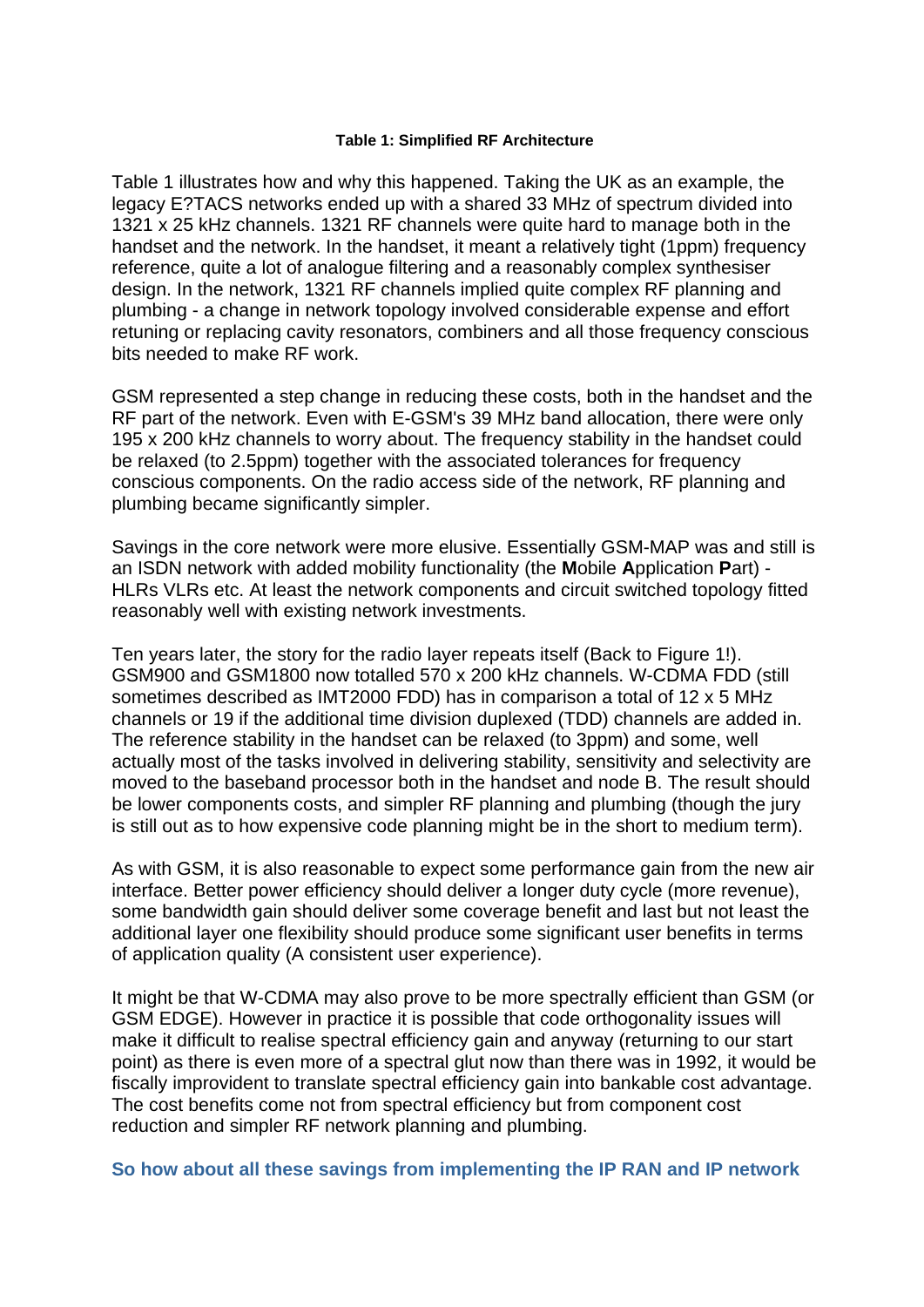#### **core?**

The assumption has been that aggressive implementation of an IP network will result in a decrease in network and transport costs.



**Figure 1: Network Hardware IP QoS Networks**

Figure 1 shows the topology of the IP RAN and IP core and some of the access and network components. Consider that the traffic coming from the handsets will be highly asynchronous and that this asynchronicity is increasing over time (The February Hot Topic provides an account of this process). IP networks are not very good at handling aggregated asynchronous **time sensitive** traffic.

It is our contention that a significant percentage of the **margin** contribution (as opposed to the revenue contribution) in 3 to 5 years time will be from real time multi media exchange - a highly asynchronous and **time sensitive** offered traffic mix. The properties of this offered traffic can really only be preserved either by using ATM transport or by emulating ATM using IP. Delay and delay variability will need to be at least as good as existing circuit switched networks. If this is the case, it will be hard to realise network efficiency gains from an IP network.

### **The Good News and the Bad News**

So the good news is that the W-CDMA radio layer should deliver cost savings and performance gains including lower handset costs, lower node B costs and lower cost RF plumbing and planning. The less good news is that it may be harder to realise network and transport efficiencies and hence achieve lower network and transport costs. Either way, as with GSM, cost savings and performance gains will only be realised some 3 to 5 years after initial implementation (1995/1996 for GSM, 2006/2007 for W-CDMA) at which point the savings and margin gain opportunities